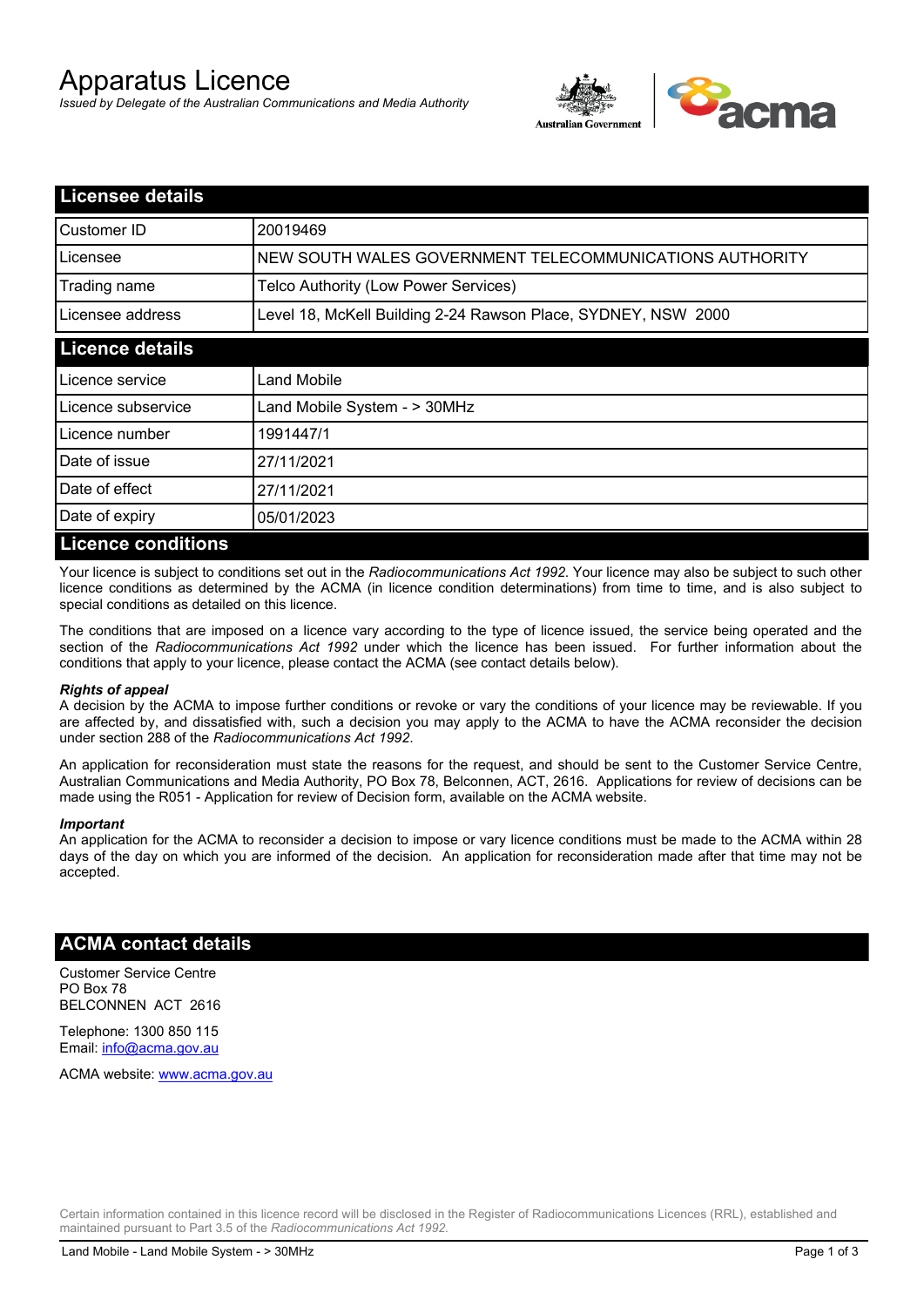# **Advisory Notes applying to licence no.: 1991447/1**

Conditions applicable to the operation of Land Mobile System station(s) authorised under this licence can be found in the Radiocommunications Licence Conditions (Apparatus Licence) Determination and the Radiocommunications Licence Conditions (Land Mobile Licence) Determination. Copies of these determinations are available from the ACMA and from the ACMA home page (www.acma.gov.au).